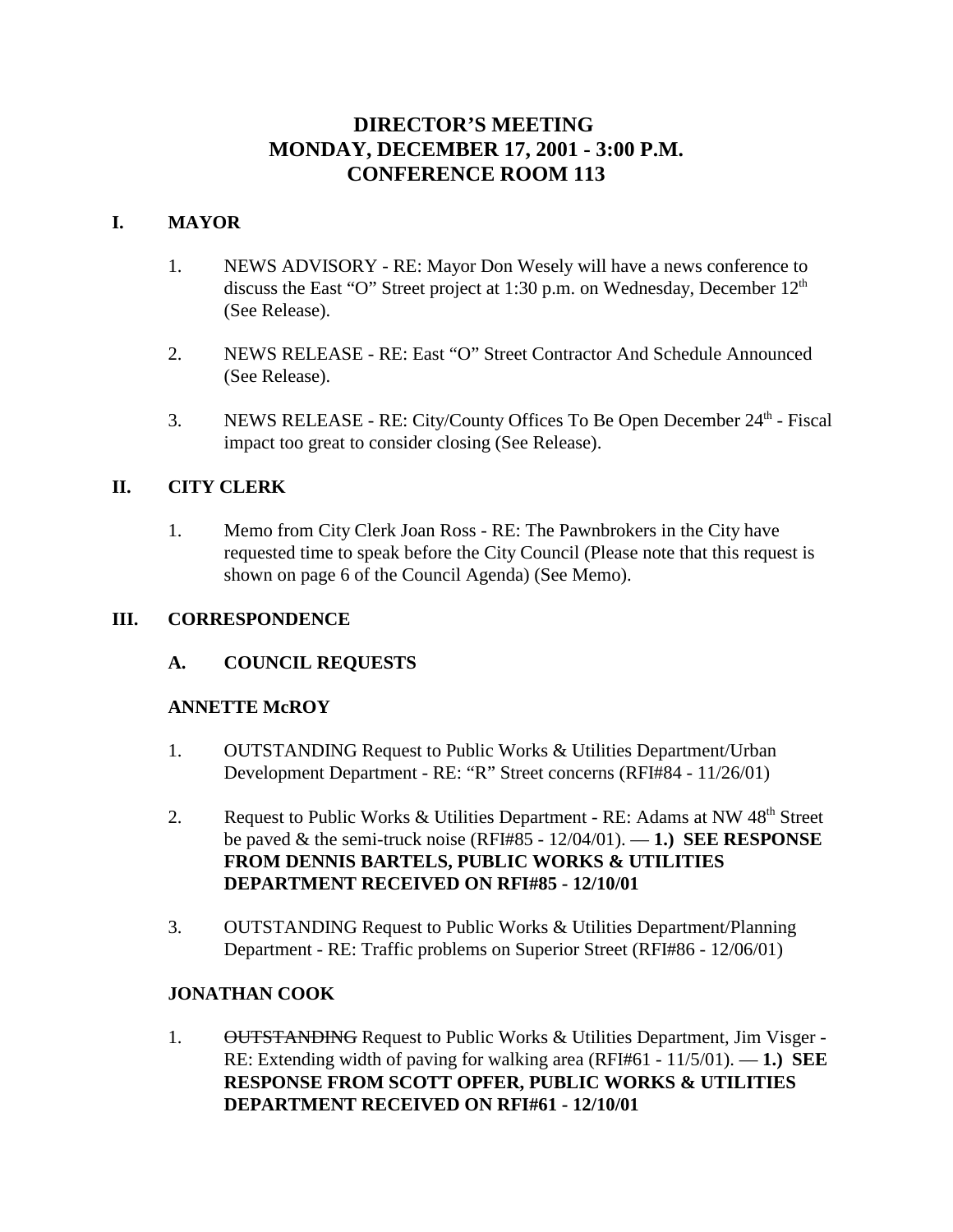2. OUTSTANDING Request to Health Department/ **Police Department** - RE: Response to dog barking complaints (RFI#62 - 11/26/01). — **1.) SEE RESPONSE FROM BRUCE DART, HEALTH DIRECTOR RECEIVED ON RFI#62 - 11/30/01**

## **COLEEN SENG**

1. OUTSTANDING Request to Public Works & Utilities Department - RE: Curb repair at  $67^{th}$  -  $68^{th}$  & Adams (RFI#879 - 11/19/01)

## **GLENN FRIENDT**

1. Request to Don Herz, Finance Director - RE: Parking ticket activity and revenue for first quarter 2001-02 (RFI#9 - 12/05/01). — **1.) SEE RESPONSE FROM DON HERZ, FINANCE DIRECTOR RECEIVED ON RFI#9 - 12/13/01** 

# **TERRY WERNER**

- 1. Request to Building & Safety Department RE: Explain the City Ordinance which does not allow a landlord to lease or utilize personally an outbuilding (RFI#32 - 12/11/01)
- 2. Request to Parks & Recreation Department RE: What are the Boy Scouts charged for leasing Mahoney Park for Christmas light displays (RFI#33 - 12/11/01)
- 3. Request to Urban Development Department RE: Neighborhood Hotline (RFI#34  $-12/11/01$
- 4. Request to Law Department RE: Can we introduce an ordinance prohibiting video slot machines in the City of Lincoln (RFI#35 - 12/11/01)

# **B. DIRECTORS AND DEPARTMENT HEADS**

## **FINANCE/CITY TREASURER**

1. Material from Don Herz & Melinda J. Jones - RE: Resolution & Finance Department Treasurer Of Lincoln, Nebraska Investments Purchased Between December 3 and December 7, 2001.

# **PLANNING**

1. Annexation by Ordinance - Effective Date: December 4, 2001 - 9.36 Acres - Ordinance No. 17932.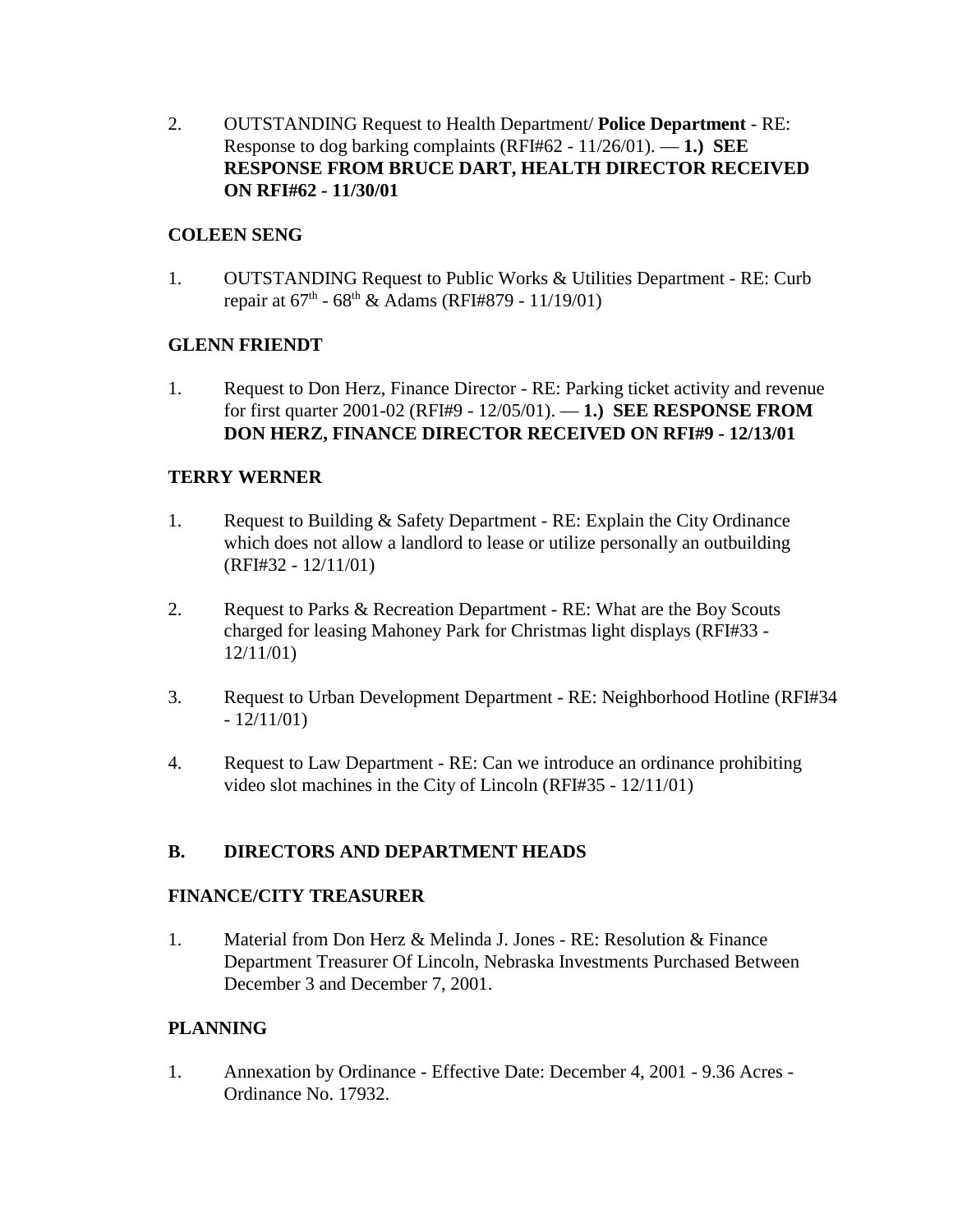## **PLANNING AND PUBLIC WORKS & UTILITIES DEPARTMENT**

1. Memo from Ray Hill and Nicole Fleck-Tooze - RE: Proposed Waiver of Sidewalks in Carroll M5 Industrial Park Preliminary Plat #01007 (Item #25 on the Council Agenda for 12/17/01)(See Memo).

# **PUBLIC WORKS & UTILITIES DEPARTMENT**

- 1. Material from Nicole Fleck-Tooze RE: Private Roadways (Pre-Council Meeting on this issue is scheduled for 12/17/01 at 4:00 p.m.) (See Material).
- 2. Material from Nicole Fleck-Tooze RE: Item 01-161 Stevens Ridge Estates Water District No. 1185 – (Item #24 on the Council Agenda for 12/17/01) (See Material).

# **C. MISCELLANEOUS**

- 1. E-Mail from Karen Parde RE: The Ordinance on parking vehicles in residential areas for no more than 24 hours without moving it should be changed (See E-Mail).
- 2. Letter from Bess & Gene Armstrong RE: In support of research done by Bevin Alvey to oppose the openings of the  $80<sup>th</sup>$  Street and North Shore stub roads (See Letter).
- 3. E-Mail from Richard Bagby RE: Cable rates up, Service down (See E-Mail).

# **IV. DIRECTORS**

# **V. CITY COUNCIL MEMBERS**

## **VI. ADJOURNMENT**

da121701/tjg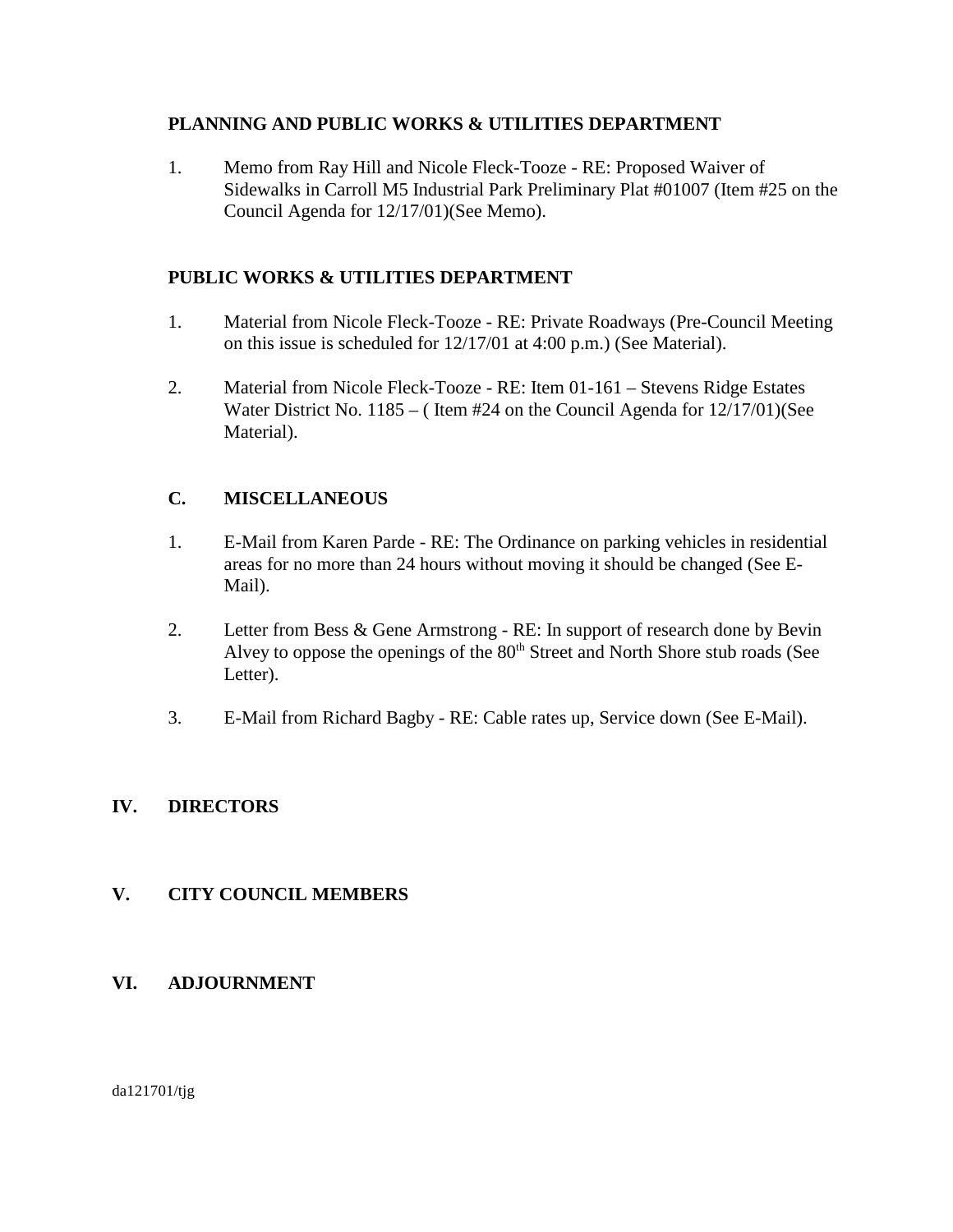# **DIRECTOR'S MEETING MINUTES MONDAY, DECEMBER 17, 2001 - 3:00 P.M. CONFERENCE ROOM 113**

**Council Members Present:** Annette McRoy, Chair; Jonathan Cook, Vice-Chair [arrived late]; Coleen Seng, Jon Camp [arrived late], Ken Svoboda, Terry Werner.

#### **Council Members Absent:** Glenn Friendt

**Others Present:** Mayor Don Wesely, Mark Bowen, Ann Harrell, Amy Tejral, Mayor's Office; City Clerk, Joan Ross; Deputy City Clerk, Teresa Meier-Brock; Dana Roper, City Attorney; Directors and Department Heads; Darrell Podany, Aide to Council Members Camp, Friendt, & Svoboda; Tammy Grammer, City Council Staff and Mark Andersen, Lincoln Journal Star Representative.

### **I. MAYOR**

 Mayor Don Wesely stated to Council that first off, he is going to pass out to them some sketches from the Downtown Entertainment Center - Mega Plex of some preliminary drawings. Mayor Wesely stated to Council that the developers were in town and they probably saw the article about it. Mayor Wesely stated to Council so they continue to move forward on this project and he hopes they will have good news, but he thinks they will be pleased with what they see and commented that he just wanted to share it with them.

[Mayor Wesely handed out some material to Council regarding the Tiger Beetle issue] Mayor Don Wesely stated to Council that they will also have a Pre-Council Meeting at 4:30 p.m. today regarding the Tiger Beetle issue. Mayor Wesely stated to Council that on the Director's Addendum there is a press release that they are putting out today, which basically outlines a little bit of what they are going to hear at 4:30 p.m. Mayor Wesely stated to Council that one of the things he wanted to show them was a map of essentially the Fish and Wildlife consideration of what might need to be protected interms of habitat for the Tiger Beetle. Mayor Wesely and Mike DeKalb went over the map with Council. Mayor Wesely also went over the letters he sent to Steve Anschutz, Nebraska Field Supervisor, United States Department of the Interior, Fish and Wildlife Service and the response letter that Mr. Anschutz sent back to him in regards to this issue. [Copy of these letters are on file in the City Council Office]. Further discussion continued with comments and questions from the Council for the Mayor and Mike DeKalb. Mayor Wesely commented to Council that this is a very serious issue and they are pursuing it aggressively. Mayor Wesely stated to Council that they will have further discussion on this issue at the Pre-Council Meeting that is scheduled for today at 4:30 p.m.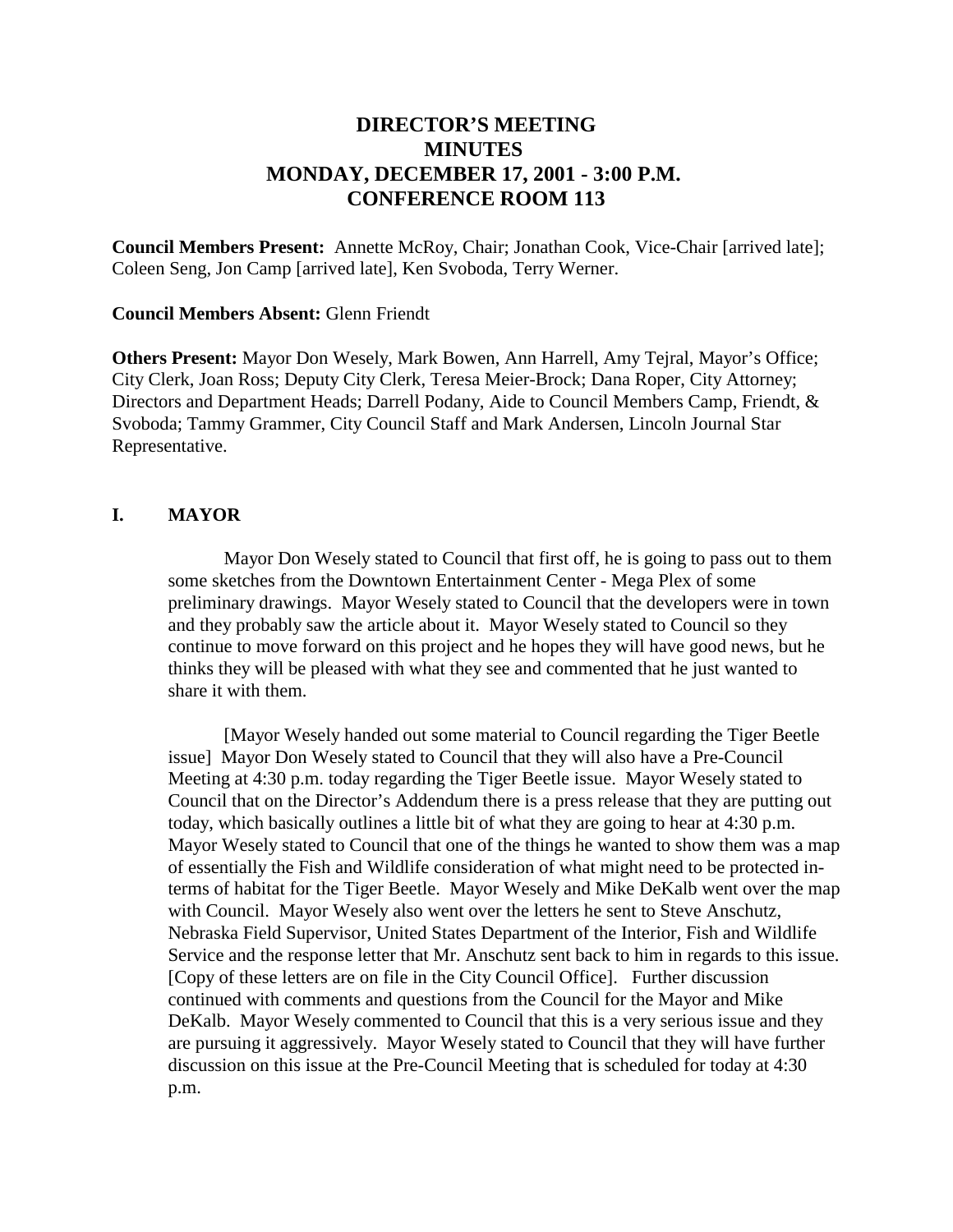Mayor Don Wesely stated to Council that the other thing they have announced since they last meet was the contract for the East "O" Street project. Mayor Wesely stated to Council that Constructors Inc. received the contract and their actually already starting some work, but nothing that they'll see on the street, which will start in March. Mayor Wesely stated to Council that it will be torn up in two segments; the first segment will go from  $52<sup>nd</sup>$  to East Ridge and will be done one half of the street at a time and the other half will be opened on three lanes, so it will constantly have at less some traffic flow, but it will be very restricted. So, they are going to do their best not to totally shut it down, but it will be a difficult project to work through and it will be done in October and then it will start up again the next spring and go to next October.

Mayor Don Wesely stated to Council that they probably saw that they decided not to shut down on December  $24<sup>th</sup>$  and indicated the problem is that it would be a very significant cost to the City, if they did take that step. Mayor Wesely stated to Council that they will also see a lot, if they ever get any snow, that they will not shut down very often because again the extra cost involved is pretty expensive.

- 1. NEWS ADVISORY RE: Mayor Don Wesely will have a news conference to discuss the East "O" Street project at 1:30 p.m. on Wednesday, December  $12<sup>th</sup>$ . — NO COMMENTS
- 2. NEWS RELEASE RE: East "O" Street Contractor And Schedule Announced. Mayor Don Wesely mentioned this issue during his comments to Council under "I. Mayor". (See that discussion)
- 3. NEWS RELEASE RE: City/County Offices To Be Open December  $24<sup>th</sup>$  Fiscal impact too great to consider closing. — Mayor Don Wesely mentioned this issue during his comments to Council under "I. Mayor". (See that discussion)

#### **II. CITY CLERK**

City Clerk Joan Ross stated to Council that first of all, she wanted to let them know that Teresa Meier-Brock will conduct the Council Meeting this evening.

City Clerk Joan Ross stated to Council that in regards to Items 2 & 3 [Application of Prensa Latina Inc. dba "El Puente" for a Class "I" liquor license at 815 "O" Street; & Manager application of Manuel Guillermo Calderon for Prensa Latina Inc. dba "El Puente" at 815 "O" Street] that these two items will be called together.

City Clerk Joan Ross stated to Council that in regards to Items 5, 6 & 10 [Change of Zone 3328-Amending Sections 27.65.030, 27.67.065, and 27.70.020 of the City Zoning Ordinance to authorize the use of dwellings for four to six non-related persons as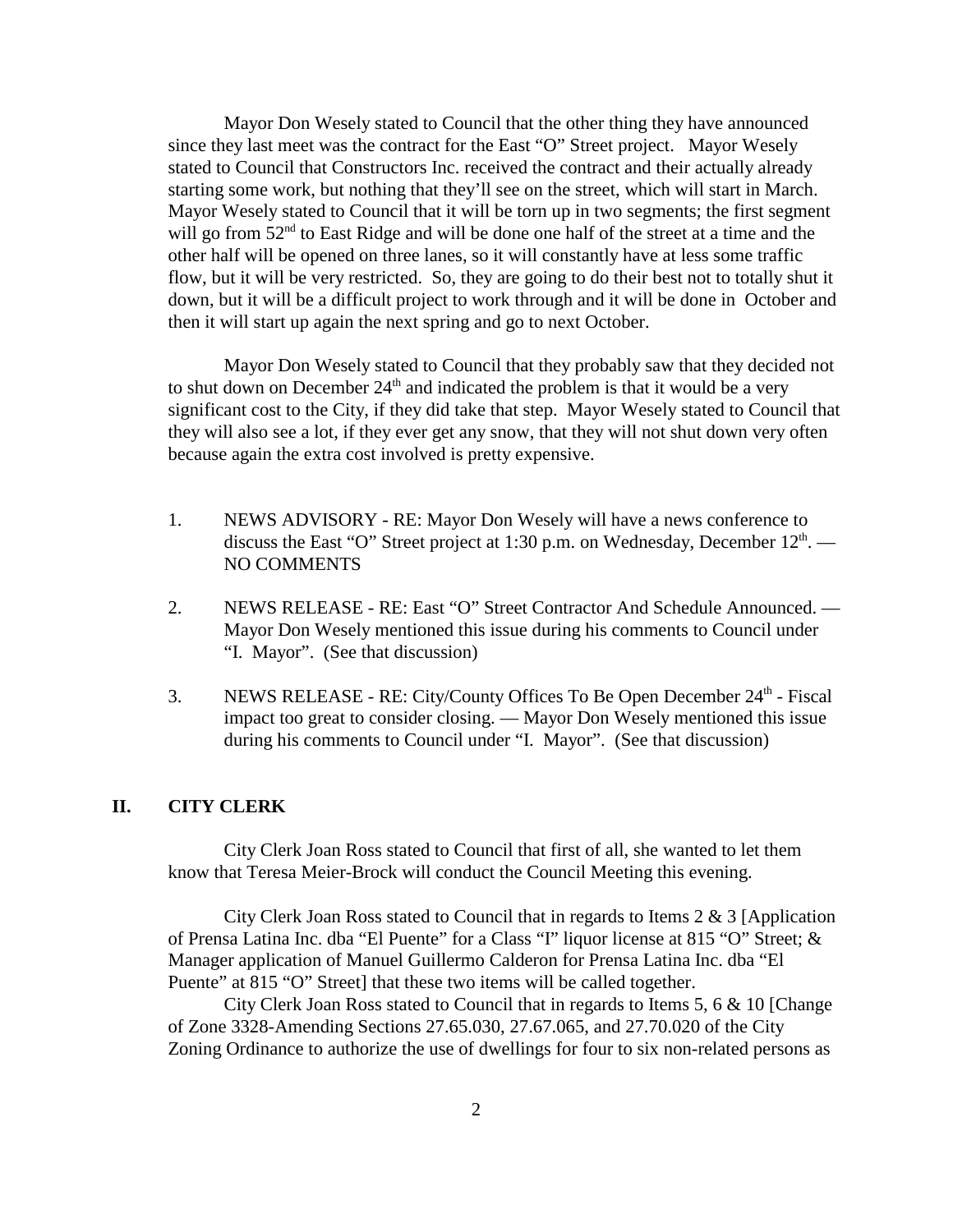part of a community unit plan which is larger than 10 acres, and to provide parking requirements; Change of Zone 3329-Application of the Dinerstein Companies for a change of zone from I-1 Industrial to R-3 Residential on property generally located south of Charleston Street, west of North 1<sup>st</sup> Street; and Special Permit 1928-Application of The Dinerstein Companies to develop Oak Creek Apartments Community Unit Plan consisting of 157 dwelling units including waivers of the stormwater detention, separation requirements, and screening requirements, on property generally located south of Charleston Street, west of North 1<sup>st</sup> Street] will be called together.

City Clerk Joan Ross stated to Council that in regards to Item 11 [Assessing the costs incurred for cutting weeds against the various benefitted properties for the period of January 1 through December 31, 2001] she has been receiving calls all day long from the Lancaster County Weed Noxious Office and people are paying in on these assessments, so she has gone through and kept crossing them off on her list. City Clerk Joan Ross stated to Council that she thinks she has got about seven that has paid now and indicated that Deputy City Clerk Teresa Meier-Brock will note that at the Council Meeting and if they want her to state the properties by the legal description they can also do that for them and those people will not be assessed. Ms. McRoy asked City Clerk Joan Ross if they will have an amended list. City Clerk Joan Ross stated to Ms. McRoy that she can give it to them, that she was just waiting for the end of the day to make sure all of the calls get in. Ms. McRoy stated to City Clerk Joan Ross okay.

City Clerk Joan Ross indicated to Council that they gave them the listing of the Pawnbrokers, which was in their packets last Thursday, so they are set for it.

Mr. Camp stated that he has a question and he would appreciates the Mayor's input on it. Mr. Camp stated to Mayor Wesely that they have the liquor application for Rebecca Haskins for the "Gas-N-Shop's" and they have all the "Gas-N-Shop" locations for one manager and he was wondering if he has a position on it. City Clerk Joan Ross stated to Mr. Camp that she thinks in fact, that Russ Fosler called the "Gas-N-Shop" Office/Head Quarters and asked them about it and indicated to them that Council did not favor it and they still wished to go forward with it. Mayor Wesely stated to Mr. Camp that they will check with the Police Department because as he remembers they were also concerned about it. Mr. Camp stated to Mayor Wesely that he wanted to make sure that they knew what his position was on it and along with others. Mr. Camp stated that what concerns him is to have so many locations with one manager and he doesn't know if they have anything in the ordinance prohibiting it. Mr. Camp indicated that he would also like to know his colleagues thoughts on it. City Clerk Joan Ross stated to Council that they were kind of advised by Police that Council may not favor this type of thing, that Council is really not in favor of having one manager, but they did wish to go forward, so they went ahead with it. Mayor Wesely stated to Council that they will check with Police and have them at the hearing.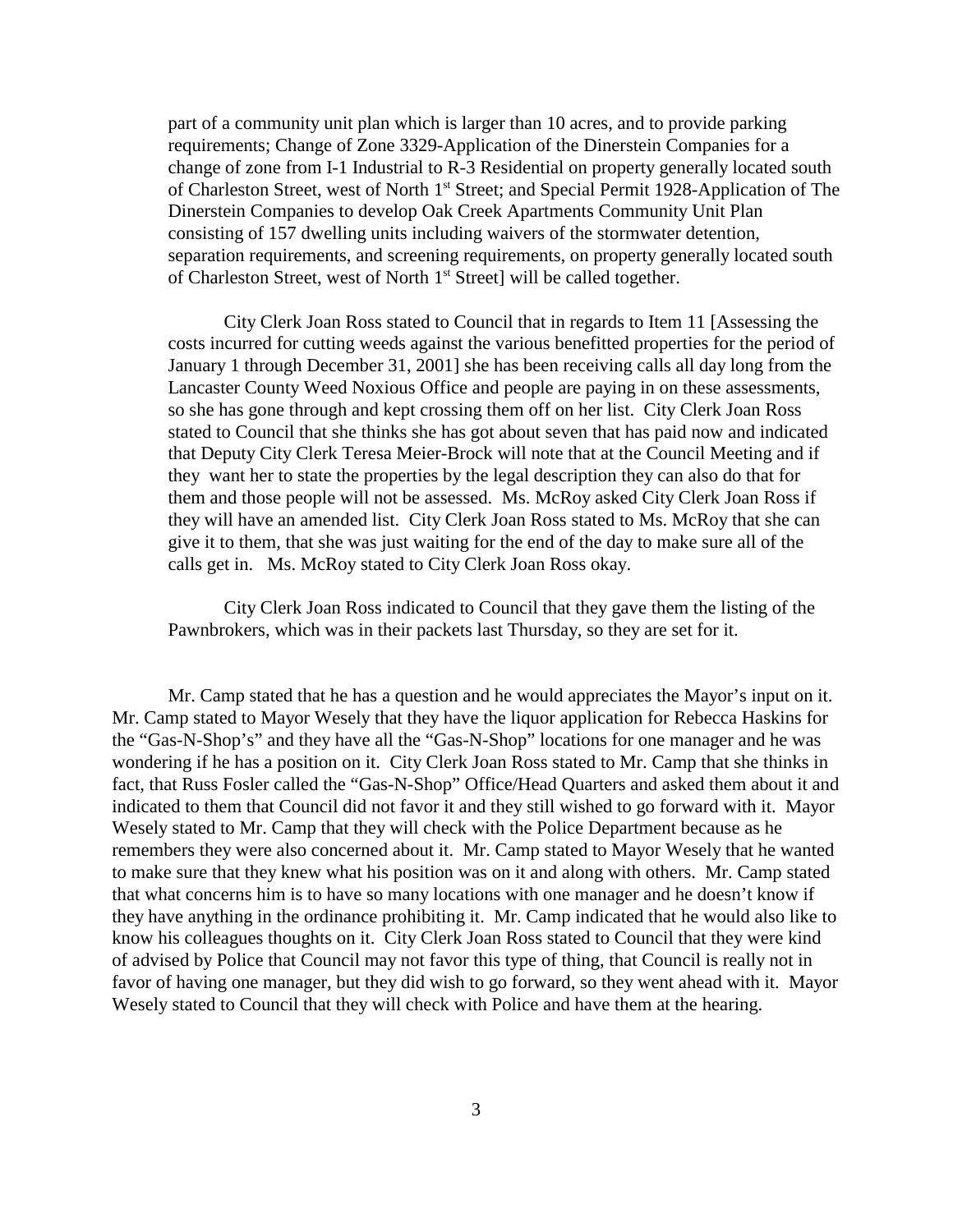1. Memo from City Clerk Joan Ross - RE: The Pawnbrokers in the City have requested time to speak before the City Council (Please note that this request is shown on page 6 of the Council Agenda). — City Clerk Joan Ross already mentioned this memo during her comments to Council under "II. City Clerk". (See that discussion)

### **III. CORRESPONDENCE**

## **A. COUNCIL REQUESTS**

### **ANNETTE McROY**

- 1. OUTSTANDING Request to Public Works & Utilities Department/Urban Development Department - RE: "R" Street concerns (RFI#84 - 11/26/01). — NO **COMMENTS**
- 2. Request to Public Works & Utilities Department RE: Adams at NW  $48<sup>th</sup>$  Street be paved & the semi-truck noise (RFI#85 - 12/04/01). — **1.) SEE RESPONSE FROM DENNIS BARTELS, PUBLIC WORKS & UTILITIES DEPARTMENT RECEIVED ON RFI#85 - 12/10/01. —** NO COMMENTS
- 3. OUTSTANDING Request to Public Works & Utilities Department/Planning Department - RE: Traffic problems on Superior Street (RFI#86 - 12/06/01). — NO COMMENTS

### **JONATHAN COOK**

- 1. OUTSTANDING Request to Public Works & Utilities Department, Jim Visger -RE: Extending width of paving for walking area (RFI#61 - 11/5/01). — **1.) SEE RESPONSE FROM SCOTT OPFER, PUBLIC WORKS & UTILITIES DEPARTMENT RECEIVED ON RFI#61 - 12/10/01. —** NO COMMENTS
- 2. OUTSTANDING Request to Health Department/ **Police Department** RE: Response to dog barking complaints (RFI#62 - 11/26/01). — **1.) SEE RESPONSE FROM BRUCE DART, HEALTH DIRECTOR RECEIVED ON RFI#62 - 11/30/01. —** NO COMMENTS

### **COLEEN SENG**

1. OUTSTANDING Request to Public Works & Utilities Department - RE: Curb repair at  $67^{th}$  -  $68^{th}$  & Adams (RFI#879 - 11/19/01). — NO COMMENTS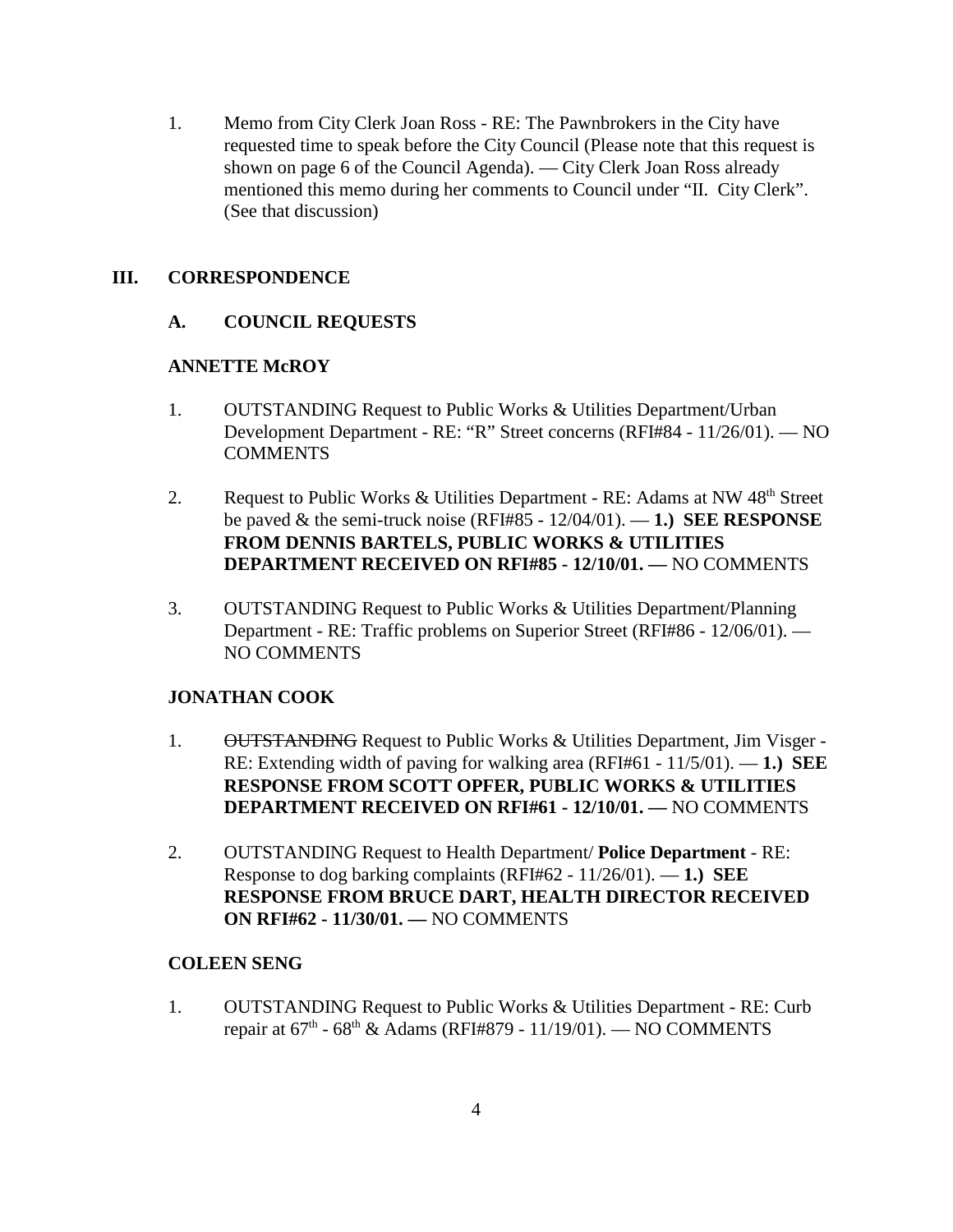#### **GLENN FRIENDT**

1. Request to Don Herz, Finance Director - RE: Parking ticket activity and revenue for first quarter 2001-02 (RFI#9 - 12/05/01). — **1.) SEE RESPONSE FROM DON HERZ, FINANCE DIRECTOR RECEIVED ON RFI#9 - 12/13/01. —**  NO COMMENTS – GLENN FRIENDT ABSENT

## **TERRY WERNER**

- 1. Request to Building & Safety Department RE: Explain the City Ordinance which does not allow a landlord to lease or utilize personally an outbuilding (RFI#32 - 12/11/01). — NO COMMENTS
- 2. Request to Parks & Recreation Department RE: What are the Boy Scouts charged for leasing Mahoney Park for Christmas light displays (RFI#33 - 12/11/01). — NO COMMENTS
- 3. Request to Urban Development Department RE: Neighborhood Hotline (RFI#34 - 12/11/01). — NO COMMENTS
- 4. Request to Law Department RE: Can we introduce an ordinance prohibiting video slot machines in the City of Lincoln (RFI#35 - 12/11/01). — NO **COMMENTS**

Mr. Werner stated that he was wondering if anyone from the Police Department will be at the Council Meeting this evening, once the Pawnbrokers make their statements. Mayor Wesely stated to Mr. Werner that 'yes', they will be there. Mr. Werner stated to Mayor Wesely okay.

### **B. DIRECTORS AND DEPARTMENT HEADS**

### **FINANCE/CITY TREASURER**

1. Material from Don Herz & Melinda J. Jones - RE: Resolution & Finance Department Treasurer Of Lincoln, Nebraska Investments Purchased Between December 3 and December 7, 2001. — NOTED WITHOUT COMMENTS

### **PLANNING**

1. Annexation by Ordinance - Effective Date: December 4, 2001 - 9.36 Acres - Ordinance No. 17932. — NOTED WITHOUT COMMENTS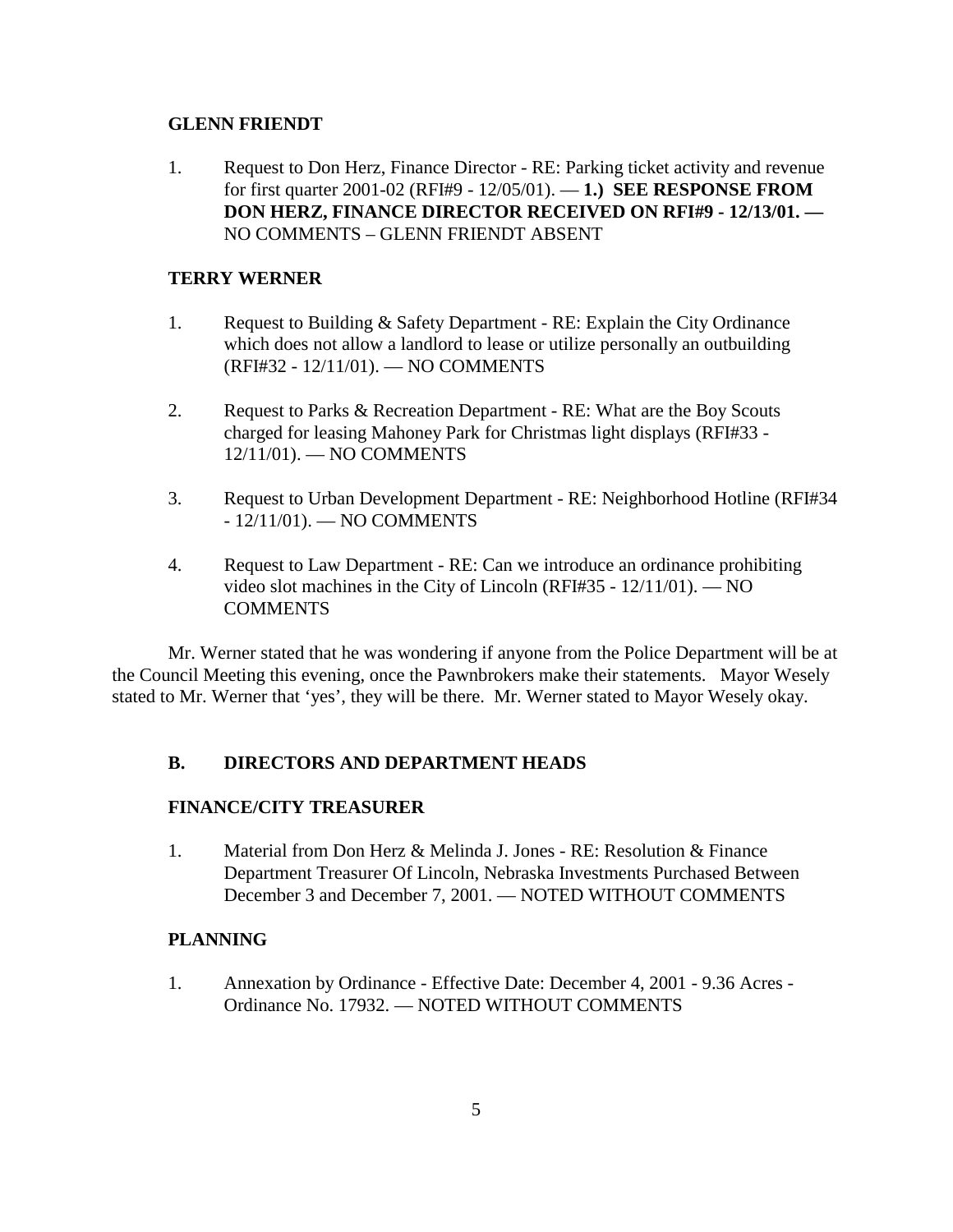#### **PLANNING AND PUBLIC WORKS & UTILITIES DEPARTMENT**

1. Memo from Ray Hill and Nicole Fleck-Tooze - RE: Proposed Waiver of Sidewalks in Carroll M5 Industrial Park Preliminary Plat #01007 (Item #25 on the Council Agenda for 12/17/01). — Ms. McRoy stated that she believes this issue was on their Agenda for reconsideration tonight. Mr. Cook stated that Dana Roper was going to check on whether the private agreement has worked and let them know. Ms. McRoy asked Ray Hill if their recommendation is still not to waiver the sidewalks. Nicole Fleck-Tooze stated to Ms. McRoy "yes" it is. Ms. McRoy stated to Ms. Tooze okay.

#### **PUBLIC WORKS & UTILITIES DEPARTMENT**

- 1. Material from Nicole Fleck-Tooze RE: Private Roadways (Pre-Council Meeting on this issue is scheduled for  $12/17/01$  at  $4:00$  p.m.). — Ms. McRoy stated that they will have a Pre-Council Meeting on this issue later this afternoon.
- 2. Material from Nicole Fleck-Tooze RE: Item 01-161 Stevens Ridge Estates Water District No. 1185 – (Item  $#24$  on the Council Agenda for  $12/17/01$ ). — Nicole Fleck-Tooze stated to Council that she has nothing new on this issue, but she did talk to Mary Beck today and she still has the same concerns on it. Ms. McRoy stated to Ms. Tooze okay and stated that they got a clarification from Don Taute on the original memo.

#### **C. MISCELLANEOUS**

- 1. E-Mail from Karen Parde RE: The Ordinance on parking vehicles in residential areas for no more than 24 hours without moving it should be changed. — Ms. McRoy stated that she believes they looked at this issue last year and they didn't do anything with it. Ms. McRoy stated that they looked at having it at 72 hours and indicated that Cindy Johnson was working on it and she was working on a different parking ordinance, but she doesn't think that either one of them moved forward on it. Mayor Wesely asked Ms. McRoy if she wanted Chief Casady to respond to this E-Mail. Ms. McRoy stated to Mayor Wesely that 'yes', if someone could write Ms. Parde a letter and explain what they have looked at and indicated that they might also want to add the snow ordinance on it. Mayor Wesely stated to Ms. McRoy that they will have Chief Casady respond to this E-Mail.
- 2. Letter from Bess & Gene Armstrong RE: In support of research done by Bevin Alvey to oppose the openings of the  $80<sup>th</sup>$  Street and North Shore stub roads. — Ms. McRoy indicated that they have gotten quite a few letters on this issue.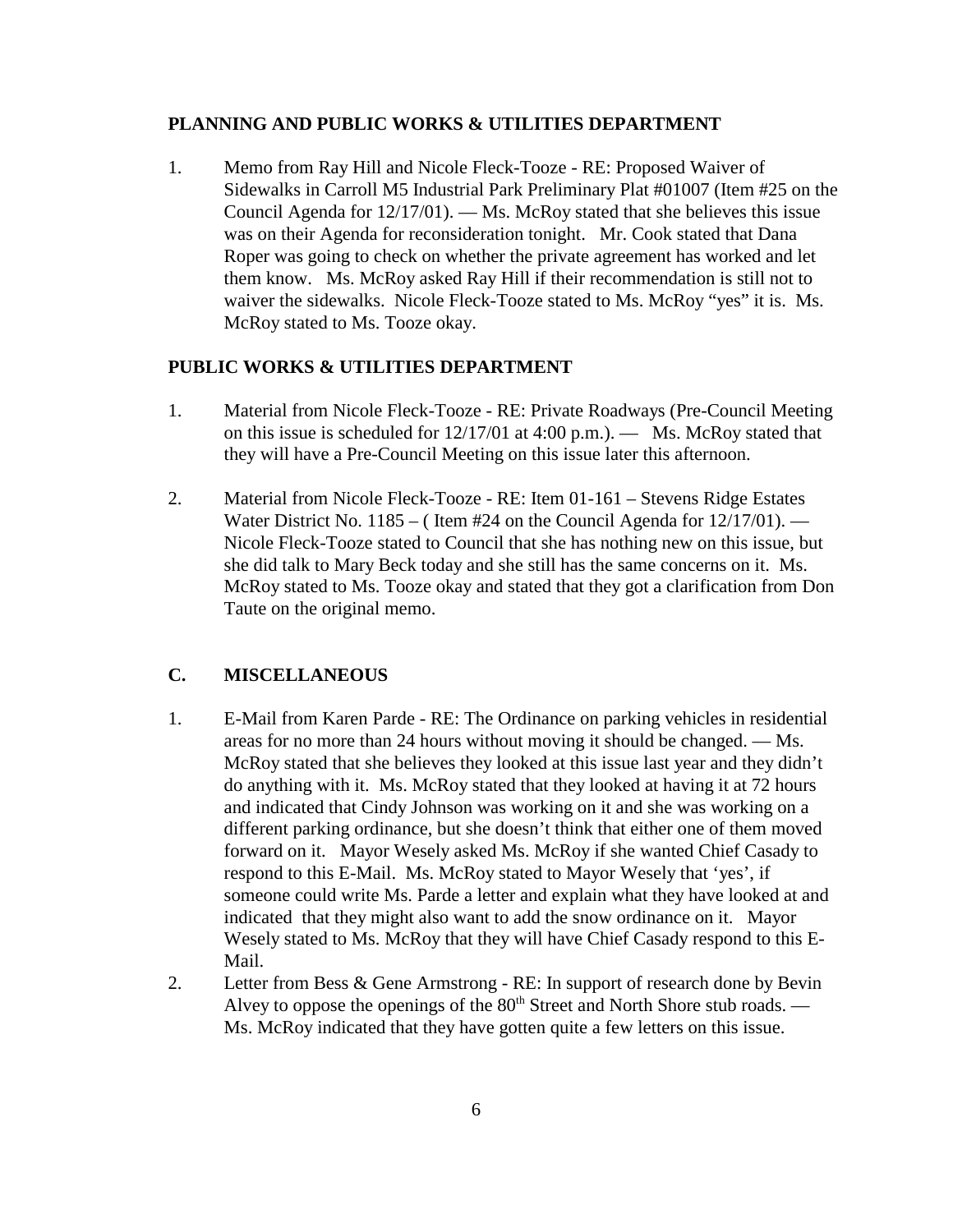3. E-Mail from Richard Bagby - RE: Cable rates up, Service down. — Mayor Wesely stated that there was a mailing from Cable about their mailing was inaccurate that what they sent out was wrong, that they sent out the York cable things, so this letter was appropriate, but their service hasn't been cut. Mayor Wesely stated to Council that Cable is sending another mailing out. Mr. Cook asked Mayor Wesely if this E-Mail should be passed onto Time Warner Cable for a response. Mayor Wesely stated to Mr. Cook that Time Warner Cable has already done that. Mr. Cook asked Mayor Wesely if they have responded to this person specifically. Mayor Wesely stated to Mr. Cook that they can send this E-Mail to Time Warner Cable. Mr. Cook stated to Mayor Wesely okay.

[Mr. Cook, Vice-Chair read through the Director's Addendum (for December  $17<sup>th</sup>$ ) for Ms. McRoy, Chair]

# **ADDENDUM**

## **I. MAYOR**

1. NEWS RELEASE - RE: Group Studying Tiger Beetle Gives Recommendations. — Mr. Cook stated that they discussed this issue earlier. (See that discussion under "I. Mayor")

## **II. CITY CLERK - NONE**

### **III. CORRESPONDENCE**

**A. COUNCIL REQUESTS - NONE**

### **B. DIRECTORS AND DEPARTMENT HEADS**

### **FINANCE/CITY TREASURER**

1. Material from Don Herz & Melinda J. Jones - RE: Resolution & Finance Department Treasurer Of Lincoln, Nebraska Investments Purchased Between December 10 and December 14, 2001. — NOTED WITHOUT COMMENTS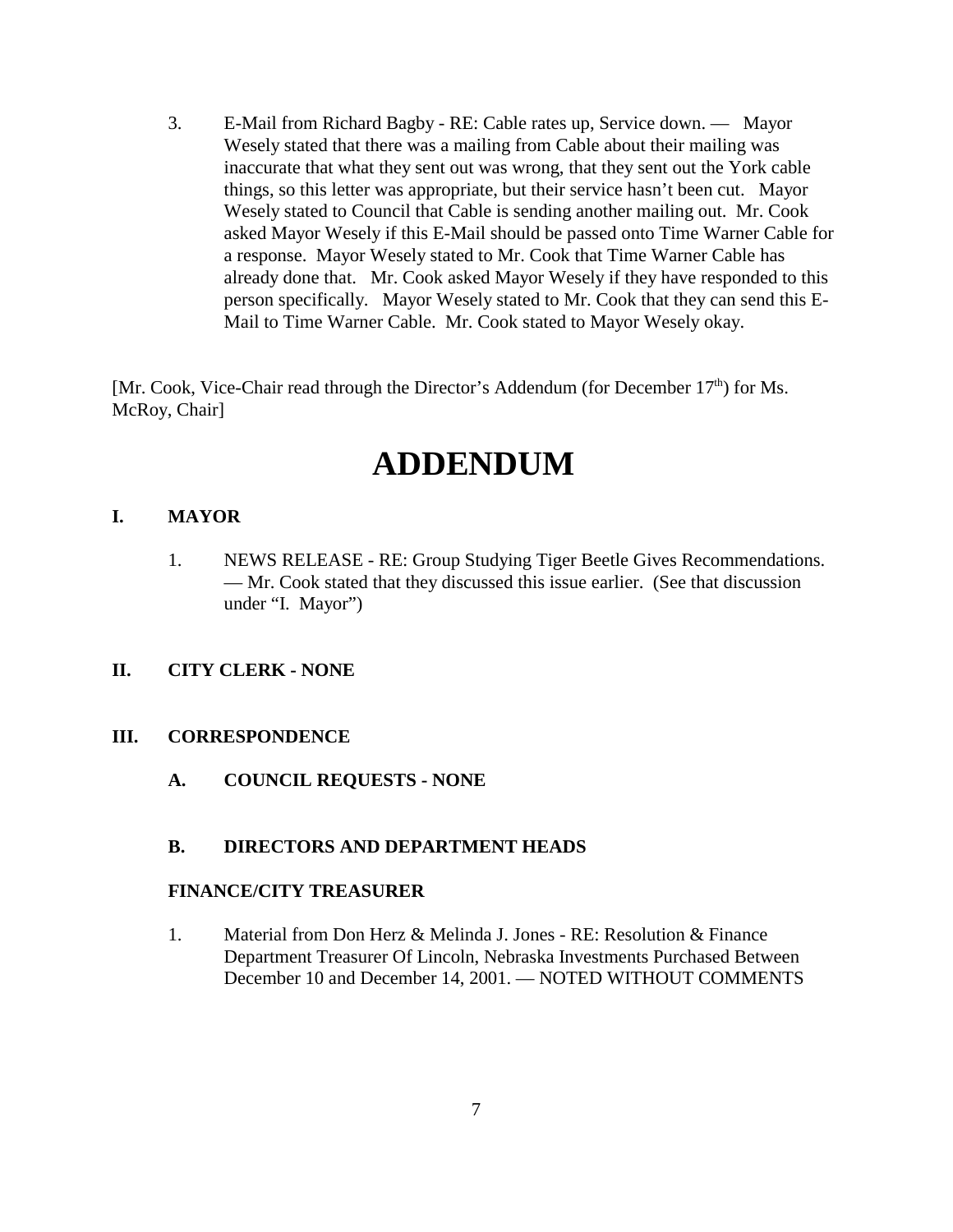## **C. MISCELLANEOUS**

1. Letter from Peter W. Katt, For the Firm, Pierson, Fitchett, Hunzeker, Blake & Katt Law Firm - RE: Star City Combine - Infrastructure Negotiation Log Jam. — Ms. McRoy asked the Planning Department if they know anything about this issue. Kathleen Sellman stated to Ms. McRoy 'yes', but she hasn't seen this letter. Ms. Sellman stated to Ms. McRoy the situation is that they have been going through the developer negotiation process and they are unwilling to provide any contribution to road improvements and they are also unable to offer what exactly it is that their development will have in it. So, they have been told that until they know what it is they think they are developing that it will be impossible to continue to negotiate with them to deal with those impacts. Allan Abbott indicated to Council that they basically want the water and the sewer [inaudible] and then when they decide what they want, they will worry about the streets, so it really appears to be the proper way to proceed at this point. Ms. Seng stated to Ms. Sellman that she thinks they need to answer this in writing with just what she told them and make sure that Council gets a copy of the letter. Kathleen Sellman and Allan Abbott stated to Ms. Seng okay.

#### **IV. DIRECTORS**

**POLICE DEPARTMENT - Chief Casady stated to Council that in regards to Item 1 that** is on their Agenda for today and stated that he is sorry that he wasn't here earlier, but the application from "Gas-N-Shop" is one of several that they have received recently. Chief Casady stated to Council that the last one that he can recall was "Kabredlo's" where the applicant had applied for one manager for several different businesses and he doesn't think it is a good idea, that he thinks there ought to be a manager of record for each license premises. Chief Casady stated to Council that one of the difficulties that opposes for them is that they require manager's to go through a Training Program and if there is one manager for several outlets, than obviously, there is only one person going through it. Chief Casady stated that he or she isn't present on a daily basis in each of those establishments, so they would like them to look at it. Discussion continued with Council and Chief Casady on this issue with comments and questions from the Council.

Chief Casady stated to Council that he knows some of the Pawnbroker's will be at the Formal Council Meeting tonight and indicated that he will be at the meeting this evening to respond to any questions or issues that they have on it. Mr. Svoboda asked Chief Casady if his original opinion is still the same on this matter, that these need to be typed in a legible manner as opposed to hand written. Chief Casady stated to Mr. Svoboda that actually as he looked at it a little bit further, he thinks that they probably should have gone the additional step and required that it be computer entered and with data base, just like a couple of other Cities do.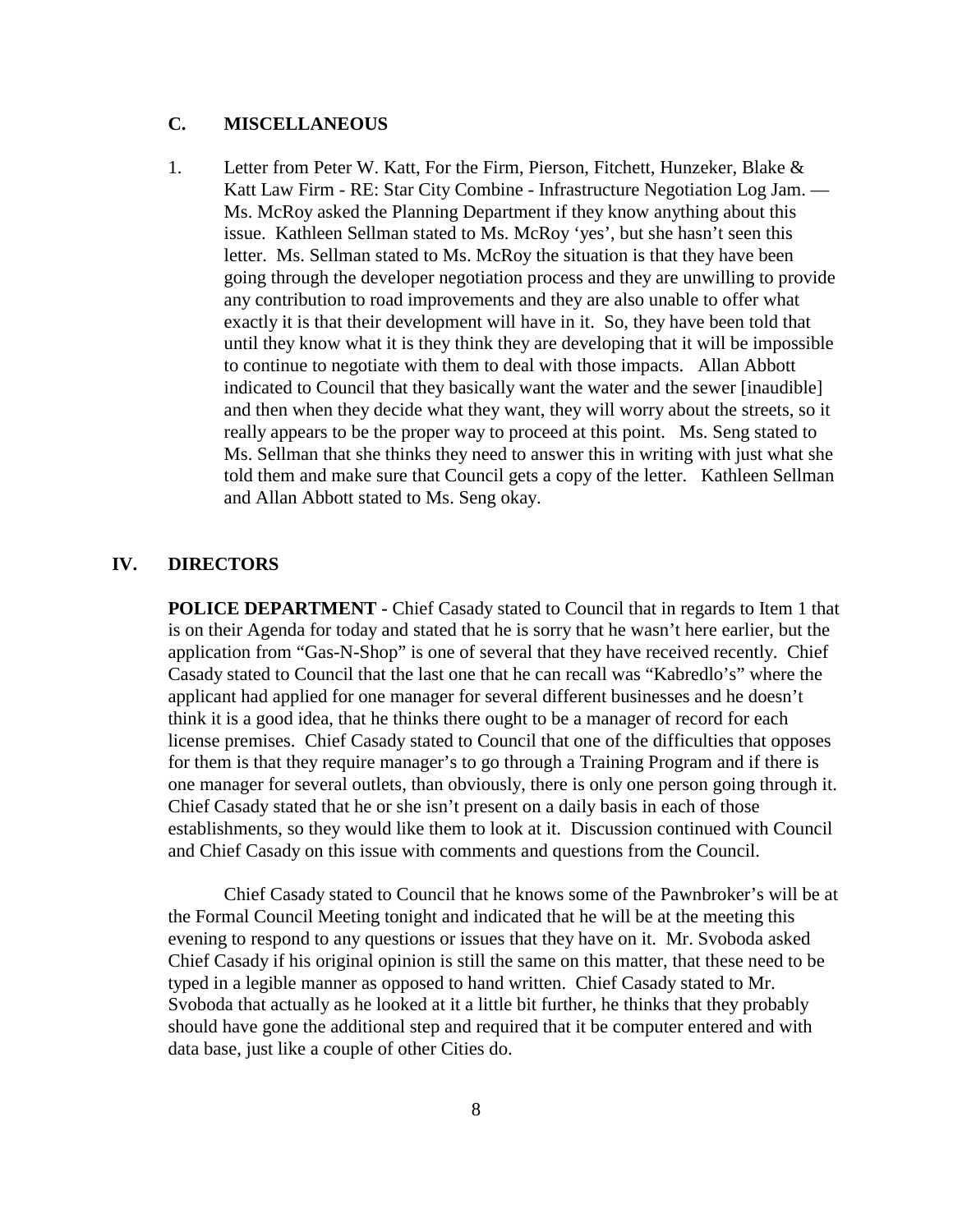#### **V. CITY COUNCIL MEMBERS**

#### **KEN SVOBODA**

Mr. Svoboda stated that just wanted to 'thank' the Public Works & Utilities Department for responding back to the concern that he had on the Carriage Parking Garage, that apparently there was a malfunction in the ticket machine and now they are looking at the suggestion of possibly going with pre-pays for the event next year. Allan Abbott commented to Mr. Svoboda that he thinks they have learned a sad lesson. Mr. Svoboda commented to Mr. Abbott that they lost a great deal of revenue as did the City on that particular garage. Mr. Svoboda 'thanked' Mr. Abbott.

#### **JON CAMP**

Mr. Camp stated to Allan Abbott that he has been getting a lot of constituent concerns on the South  $84<sup>th</sup>$  construction. Mr. Abbott asked Mr. Camp if he was talking about the tree removal, the delays or the fact that they will be closing it again next spring. Mr. Abbott stated that they have some concerns about the trees at  $84<sup>th</sup> \& ^{\circ}$  A" Street and they have gone out and looked at it and there's one tree that has to come out; the construction of the water main along there is going to continue all the way south and they are going to have  $84<sup>th</sup>$  Street down near Highway 2 closed this year and  $84<sup>th</sup>$  is going to be closed until they get four lanes all the way to Highway 2. Mr. Camp stated to Mr. Abbott that he thinks it is the fact that it is closed so much. Mr. Abbott stated to Mr. Camp that it is one of those situations where he wished they had four lanes in before now and that goes back to some of the disagreements that certain attorney's within the development community had on it. Mr. Abbott commented to Mr. Camp that 'yes' it is down and they are doing the best that they can and as fast as they can, but it is going to be down until they get four lanes all the way down to Highway 2, plus they are also running that water main down there all the way. Mr. Camp asked Mr. Abbott what's his best guess on the completion of it all. Mr. Abbott stated to Mr. Camp that he thought it was going to be at least 3 to 4 years of what would be under construction and stated that he can get the exact date for him. Mr. Abbott stated to Mr. Camp that they will be talking about it at the Budget Retreat and they can have a better schedule for them at that time. Mr. Svoboda asked Mr. Abbott about the East "O" Street project. Mr. Abbott stated to Mr. Svoboda that East "O" Street is supposed to be opened December  $21<sup>st</sup>$  and they will also go over that project a little bit more in detail at the Budget Retreat.

#### **JONATHAN COOK - NO COMMENTS**

#### **GLENN FRIENDT - ABSENT**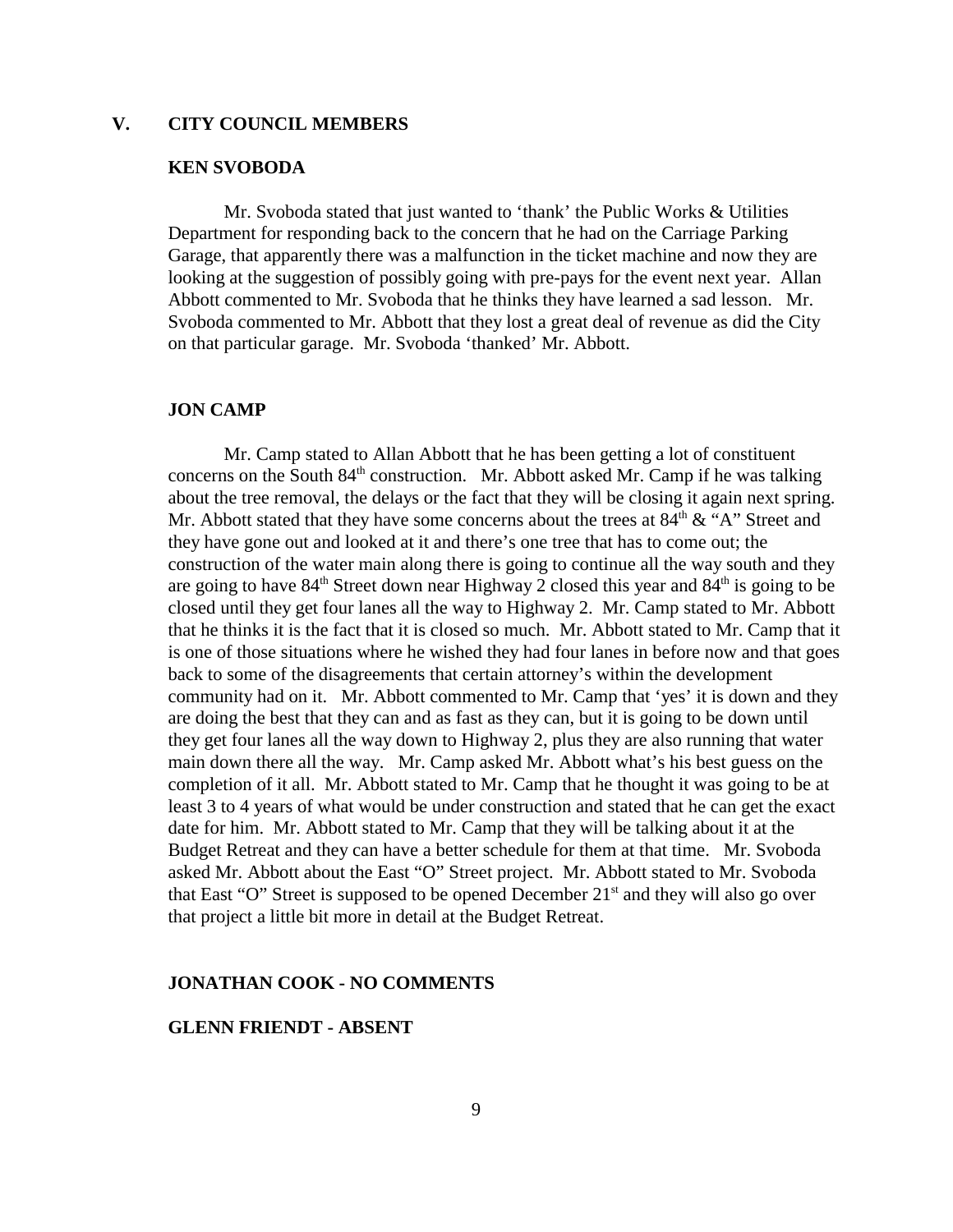#### **COLEEN SENG**

Ms. Seng asked Allan Abbott where are they at on some of those streets that do not have curbs and gutters, if they are ever going to be able to move on to getting those curbs and gutters. Mr. Abbott stated to Ms. Seng that this is one of those things like sidewalks and stated that he will bring them forward if that's what Council desires. Mr. Abbott stated to Ms. Seng that there is only so many dollars that are available for assistance to help defer this and commented that this is going to be a hard call, but if they do this, he's willing to bring it forward. Mr. Abbott stated to Ms. Seng that they are going to come in and it's going to be well can you go back and make it any less and some calls are going to have to be made if the City is going to end up subsidizing these things heavily and then they need to work it into their program instead of the assessment process. Discussion continued with Council and Allan Abbott on this issue. After discussion, Mr. Abbott commented to Council that what it still comes down to is when it comes up before the Council is there four votes from the Council that they want to do it and then if it is, he is willing to bring it forward. Ms. Seng stated to Mr. Abbott that she will let him know on Thursday. Mr. Abbott stated to Ms. Seng okay.

#### **TERRY WERNER**

Mr. Werner stated to the Building & Safety Department that he was wondering about the Mountain Mudd Espresso letter and where it is at right now. Mike Merwick stated to Mr. Werner that they are going through the appeal process on Wednesday afternoon. Mr. Werner asked Mr. Merwick why would it take a year to get something like that opened. Mr. Merwick stated to Mr. Werner that there was more to it then just the electrical part, that there was something with the Health Department and there was something with the Public Works & Utilities Department on the stacking and whether they could even put some of the espresso's where they wanted to put them, so there's a long list of things. Mr. Merwick stated to Mr. Werner that he thinks they have most of the problems solved, that the last one is the electrical wiring inside the booth, so they are having a hearing on that on Wednesday afternoon.

Mr. Werner stated to Kathleen Sellman that he got a letter from Jim & Philis Chambers expressing something about the Comprehensive Plan and he was wondering if this letter could be sent to the Comprehensive Plan Committee or someone for discussion. Ms. Sellman stated to Mr. Werner that she will make sure that the Committee has it. Ms. Sellman stated to Mr. Werner that they get hundreds of letters, which all are forward to the Comprehensive Plan Committee. Mr. Werner stated to Ms. Sellman that he will get her a copy of the letter. Ms. Sellman stated to Mr. Werner okay.